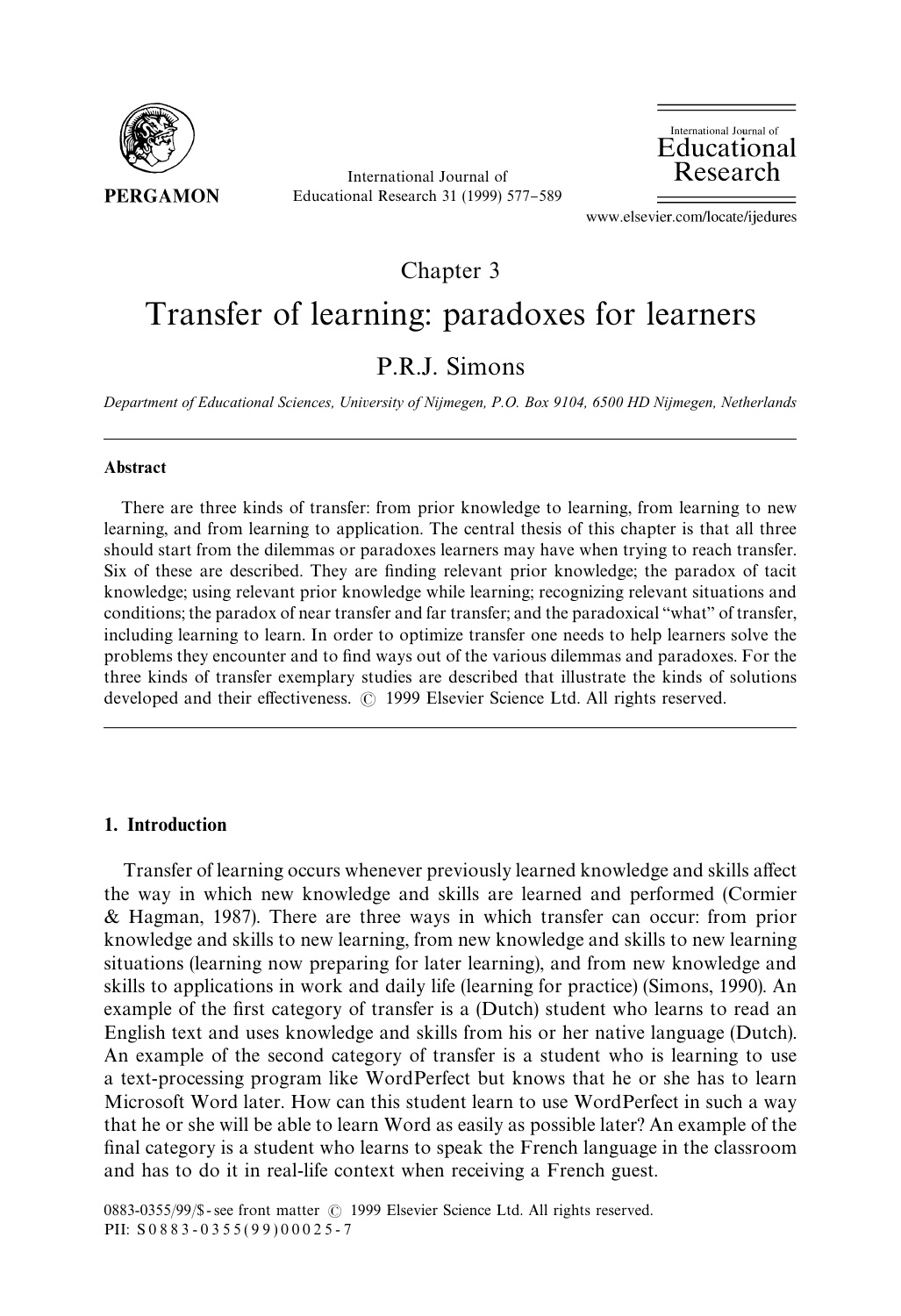In line with the three types of transfer are three research questions. The first is "how can we facilitate or increase the use of prior knowledge in instructional situations?" The second is "how can we design instructional situations in such a way that chances of better later learning are maximized?" The third is "how can we build instructional or organizational environments that help facilitate transfer from one situation (learning) to another situation (application)?" In the literature on transfer the third research question is emphasized most. In terms of this question, some researchers focus on the more specific question of how instructional environments can be designed in such a way that later use of the knowledge and skills in working or daily life conditions are optimized. Others study the question how working conditions can be designed in such a way that people *use* what they learned in a training or at school in their work. The other two major questions (first and second, above) are either ignored or studied under other headings (such as prior knowledge, tacit knowledge, and preparation for lifelong learning).

Theoretically, however, the basic mechanisms and principles of transfer are either identical or very similar for the three kinds of transfer (Cormier & Hagman, 1987; Simons, 1990). In all three cases, the fundamental problem is how knowledge and skills learned in one or more situations are used or applied in one or more other situations. The first situation can be a specific learning situation (questions  $2$  and  $3$ ) or an entire range of different learning situations (question 1). The second situation can either be a learning situation or a range of learning situations (questions 1 and 2) or an entire range of "application and use" situations (question 3). Table 1 illustrates these possibilities.

Furthermore, these three primary research questions are mostly treated from the perspective of the design of instructional or organizational environments. From the constructivist viewpoint, however, the learners' perspectives must be considered first, before proper environments can be designed. In this chapter, an analysis is presented of learner perspectives on transfer problems. In doing this, the transfer dilemmas or paradoxes that learners confront when learning have been sought. In what follows, the three types of transfer are illustrated with a series of studies. Some of the paradoxes are specific to one of the transfer questions, others are generic.

|                  |                                    | Second situations                                        |                                                   |  |  |  |  |
|------------------|------------------------------------|----------------------------------------------------------|---------------------------------------------------|--|--|--|--|
|                  |                                    | Learning situation(s)                                    | Range of application<br>or use situations         |  |  |  |  |
| First situations | One specific learning<br>situation | Question 2: From learning to<br>new learning             | Question 3: From<br>learning to<br>application(s) |  |  |  |  |
|                  | Range of learning<br>situations    | Question 1: From knowledge<br>and skills to new learning |                                                   |  |  |  |  |

| Table 1 |                                                                     |  |  |  |  |
|---------|---------------------------------------------------------------------|--|--|--|--|
|         | Three research questions in relation to first and second situations |  |  |  |  |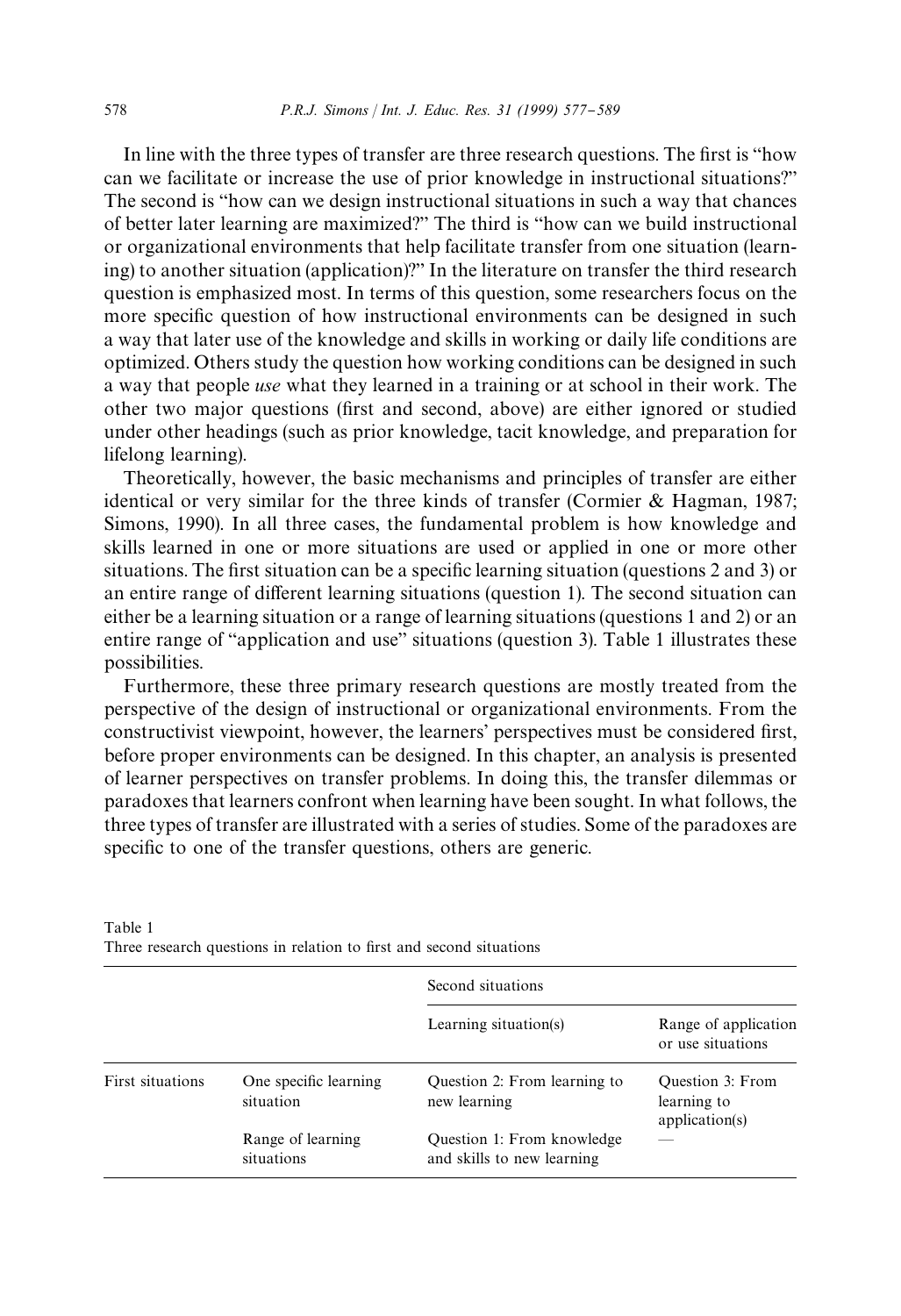# 2. Paradoxes

What are paradoxes? Perhaps the most famous books about paradoxes is Charles Handy's (1994) *The age of paradox*. He wrote: "Every coin, I now realize, has at least two sides, but there are pathways through the paradoxes if we can understand what is happening and are prepared to act differently" (p. 17). Quinn and Cameron (1988) defined paradoxes as "contradictory mutually exclusive elements that are present and operate equally at the same time"  $(p. 5)$ . This is a rather strict definition of paradoxes. A less rigid one is from Fletcher and Olwyler (1997): a paradox is a "seemingly contradictory statement that may nonetheless be true"  $(p, 7)$ . It is important to realize that paradoxes are only seemingly contradictory. There is a contradiction from a certain perspective only, not from other perspectives. Therefore, paradoxical thinking fits well into constructivism: it focuses thinking on the perspectives of actors in their environments and how these restrict their thinking. In changing our perspective or mental model, paradoxical contradictions may be overcome. We may find ways to reconcile the seemingly irreconcilable tensions.

Finding and describing paradoxes may accomplish five aims (Simons, 1998):

- Looking for dimensions and degrees instead of dichotomies. Instead of a dichotomous distinction between short- and long-term learning, for example, there is learning for the next day, the next week, the next year, for the exam, for life, etc.
- Focusing on how the two sides of a coin can be combined instead of on their contrast. For instance, finding ways to combine structure and freedom.
- $\bullet$  Finding ways to use the one side of the coin to strengthen the other. Can a learner, for instance, reach better short-term results by focusing on long-term results?
- $\bullet$  Scaffolding, i.e., replacing the one side gradually by the other. Can we, for example, help learners to learn more and more independently through a gradual increase of self-control?
- Finding determining conditions. For instance, under what conditions to use support and when to withhold it?

# 2.1. Paradox of finding prior knowledge

Many prior studies have demonstrated the importance of informal and formal prior knowledge (see Dochy, 1992). This prior knowledge can be described as all the knowledge learners have available when entering a learning environment, that is potentially relevant for learning new knowledge. This prior knowledge is often tacit or inert. Moreover, implicit and explicit knowledge may be wrong (as compared to scientific or cultural standards) or only partially correct. As was shown in many studies, wrong or partially correct prior knowledge tends to resist change. Even after years of formal education, some misconceptions (re)appeared in the answers students gave when solving problems (Eylon & Linn, 1988).

On the other hand, students also have much prior knowledge that is correct and relevant. When learning, students use much of this prior knowledge without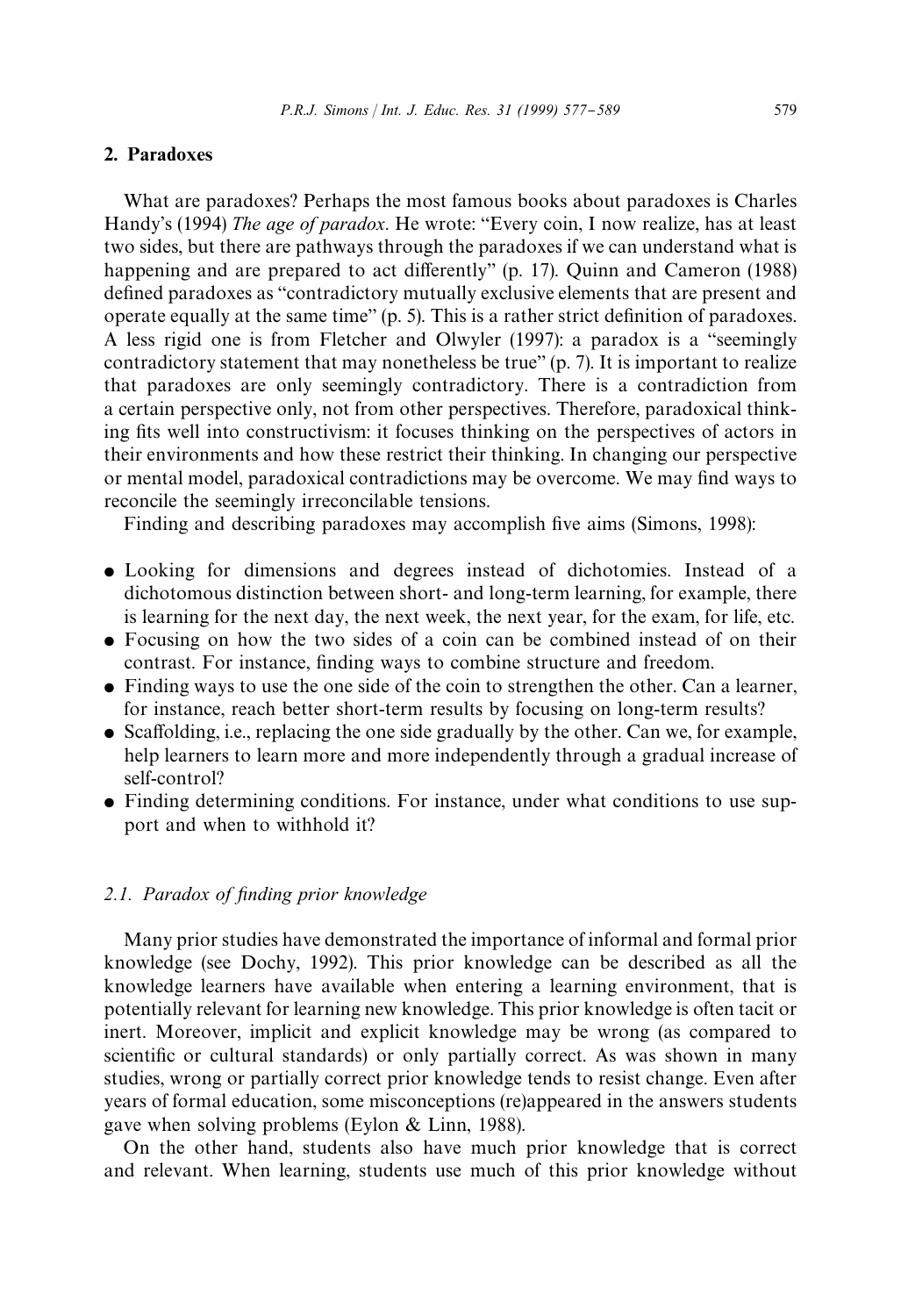awareness. It enters automatically in the learning process. For instance, in learning from a text one automatically uses all kinds of domain-specific knowledge and reading skills. Other kinds of knowledge do not enter automatically in the learning process. The learner must do this purposefully or should be helped by an instructional system to use this knowledge. The amount of prior knowledge a student has is a powerful predictor of new learning (Dochy, 1992).

Few students use much of their prior knowledge intentionally, spontaneously, and actively (see for instance De Jong & Simons, 1990; Dochy, 1992). Prior knowledge may pose several contradictory problems for students that may explain why they tend not to use much of their prior knowledge actively. There is so much prior knowledge that learners may not know which prior knowledge is relevant in a certain learning environment and which is not. Part of the problem for a learner, then, is selecting the relevant prior knowledge from an almost endless amount of explicit knowledge that is available. How can a learner make the decision as to what prior knowledge to include and which to ignore? Furthermore, he or she may not know which part of the prior knowledge is correct and which is incorrect or partially correct according to scientific and or cultural standards.

#### *2.2. Paradox of tacit knowledge*

Automatized implicit or tacit knowledge will sometimes come into action without awareness or even influence on the part of the learner. Once a situation is recognized or defined as one in which a certain set of routines or automatized procedures is relevant, the transfer process "runs on its own" and perhaps cannot be stopped. But this poses a problem if it is incorrect or partially correct according to scientific or cultural standards. How can a learner become aware of his or her misconceptions if they are so "tacit"? Some students may not be aware of the different kinds of prior knowledge (formal and informal, correct and incorrect) and their advantages and disadvantages.

#### *2.3. Paradox of using relevant prior knowledge*

Once students are aware of relevant prior knowledge, they may decide not to use it; they may, for example, be afraid of interference of new and prior knowledge. Although it seems logical to make use of all the prior knowledge you have to facilitate your learning, there are also several good reasons not to do so. Learners may not be aware of the importance of the active use of prior knowledge. Using prior knowledge may require a great deal of work, it may create confusion, it may distract you from the main points, and it may make your learning too idiosyncratic. Thus, from the perspective of the learner, the problem is when to use prior knowledge actively and when to protect oneself from its influences. In this active use of prior knowledge there are two other dilemmas: when to compare old and new ideas actively and when to test and evaluate the effectiveness of new knowledge and skills in new situations.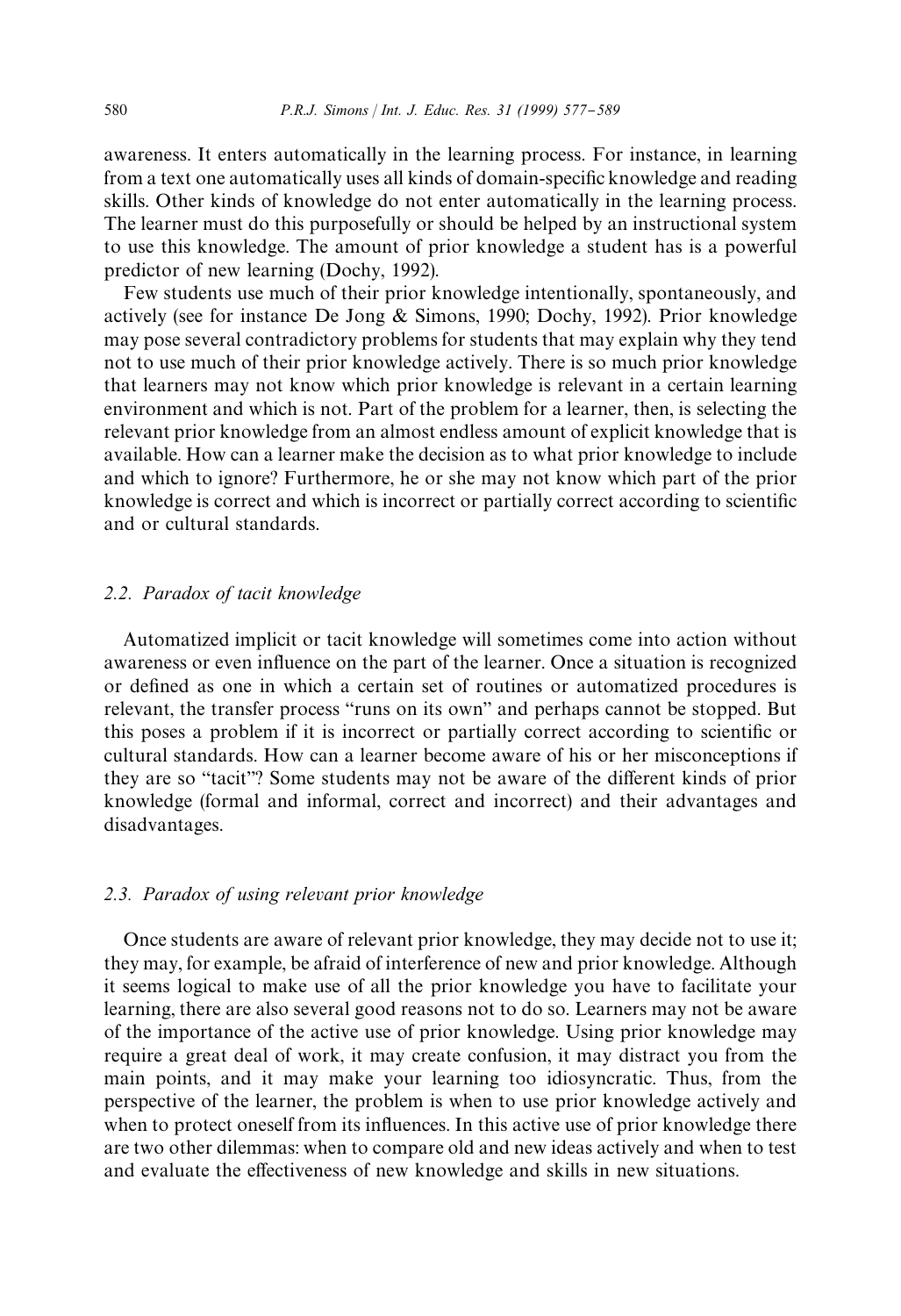#### *2.4. Paradox of recognizing relevant situations and conditions*

This is the problem of recognizing relevant situations and conditions. Whereas the previous paradox focuses on the active use of prior knowledge (or not), the present one refers to the recognition of situations and conditions where transfer *could occur*. In these cases learners simply do not see that two or more situations or conditions are similar. When is a situation similar to another one? Indeed, there are so many dimensions on which situations differ (time, place, content, culture, mood, etc.). Bereiter (1995) describes the main problem of transfer as a transfer between situations. There are so many environmental conditions that may determine the use of a certain strategy or of certain knowledge. How can learners find their ways in these environmental conditions?

The main problem for learners is that they oftentimes do not and cannot know when and where they should and will use what they learned. How can one prepare for situations one cannot know? Especially in the case of far transfer, where there are many different application possibilities, it is difficult for learners to find ways to prepare themselves for later use of their knowledge. The only two things a learner can do (see also Bereiter, 1995) is to strive for real and deep understanding (optimizing the accessibility of the knowledge) and to collect knowledge about the situational conditions. In this respect there is perhaps a disposition for transfer or a set of abilities related to transfer: "transfer-ability" (Simons, 1990).

# *2.5. Paradox of near and far transfer*

Another paradox relates to the distinction between near and far transfer. In near transfer there is a close connection between the learning situation (or the prior knowledge) and the application (or the new learning situation). In far transfer the distance between prior knowledge or learning and application (or the second learning situation) is much greater (see Mayer & Greeno, 1972). This is no dichotomy; rather, it is a dimension of distance. This distance can sometimes be measured or manipulated (see Bassok & Holyoak, 1989). Basically, however, the distance is a subjective measure that varies among individuals (Simons  $&$  Verschaffel, 1992). An important hypothesis is that one has to do different things for near and far transfer; a strategy for near transfer may be inappropriate or ineffective for far transfer and the other way around. For near transfer one needs the "low road to transfer" (Salomon  $&$  Perkins, 1989): to automatize and practice in a small range of situations (contextualization) (see Simons, 1990). For far transfer, however, the "high road" (Salomon  $&$  Perkins, 1989) is better: decontextualization and practice in a variety of different situations are important strategies. For learners, the basic paradox is whether to go for near transfer and to confine the range of situations, focusing on practice and automatization, or to go for far transfer, searching for decontextualization and variety.

# *2.6. The paradoxical* "*what*" *of transfer*

What should a learner take with him or her from one learning situation to another? Salomon and Perkins (1989) wrote: "In general, the 'what' (of transfer) might be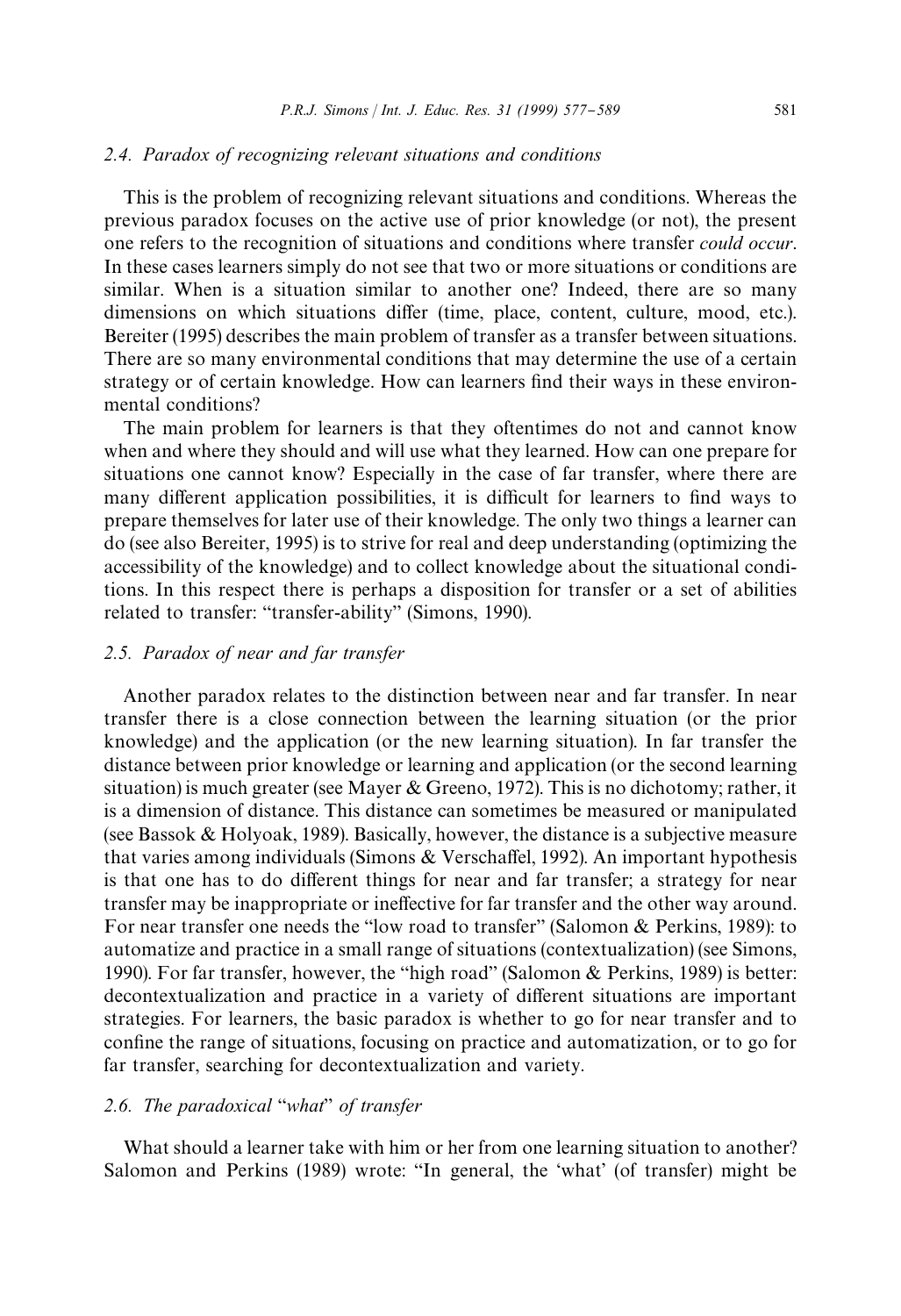a subroutine developed in the learning context but also useful in the transfer context, an overarching principle abstracted in the learning context but applicable in the transfer context, a piece of factual knowledge useful in both but in quite different ways, a learning strategy that becomes used in new domains, a cognitive style, or even a complex strategy of approaching new problems" (p. 116). Collins, Brown and Newman (1989) distinguish four types of transferable elements: (a) domain-specific knowledge (concepts, rules, algorithms); (b) heuristic problem-solving strategies; (c) strategies for self-regulation; and (d) learning strategies.

For learners the paradox amounts to choosing among the various elements that could be transferred. What should and could the learner take with him or her to other situations? Is it possible to combine several elements? One specific dilemma is how to transfer learning skills to new learning situations. In every learning situation there are also opportunities to learn about the learning processes themselves. When people always learn in the same way, they will probably develop a habit to learn just in that way. This way of learning becomes the natural one and people even adapt their conceptions of learning in that direction (Simons, 1997). This becomes, however, problematic when new ways of learning are needed, for instance when schools make new demands, when a student changes from one school to another, or at the transition from school to work. The dilemma for a learner in this respect is how to learn about the other kinds of learning situations: a kind of far transfer of learning skills and strategies.

#### 3. Three sets of studies

In this section studies that illustrate the interrelationship among the three research questions are reviewed. The studies all focused on helping learners to solve some or all of the paradoxes described above.

#### *3.1. Dealing with prior knowledge of learners*

How can instructional systems help students use their correct or partially correct prior knowledge without creating interference with new knowledge and at the same time to deal with wrong or partially incorrect prior knowledge that tends to resist change? Although many studies demonstrating the problems of students and instructional systems with prior knowledge are now available, few have shown how they might be solved. Strike and Posner (1985) proposed a theoretical framework about cognitive accommodation. Students should feel dissatisfaction with their existing conceptions. They should understand new scientific notions lying behind the new conceptions. These new conceptions should enable students to solve problems. They should also have opportunities to actually test and evaluate their new conceptions.

Prawat (1989) stressed the importance of metacognitive awareness. "Students should be aware of their pre-conceptions before they will be able to restructure them. Students must first recognize that the new information is related to what they already know; they then have to link this information to two types of prior knowledge  $-$  that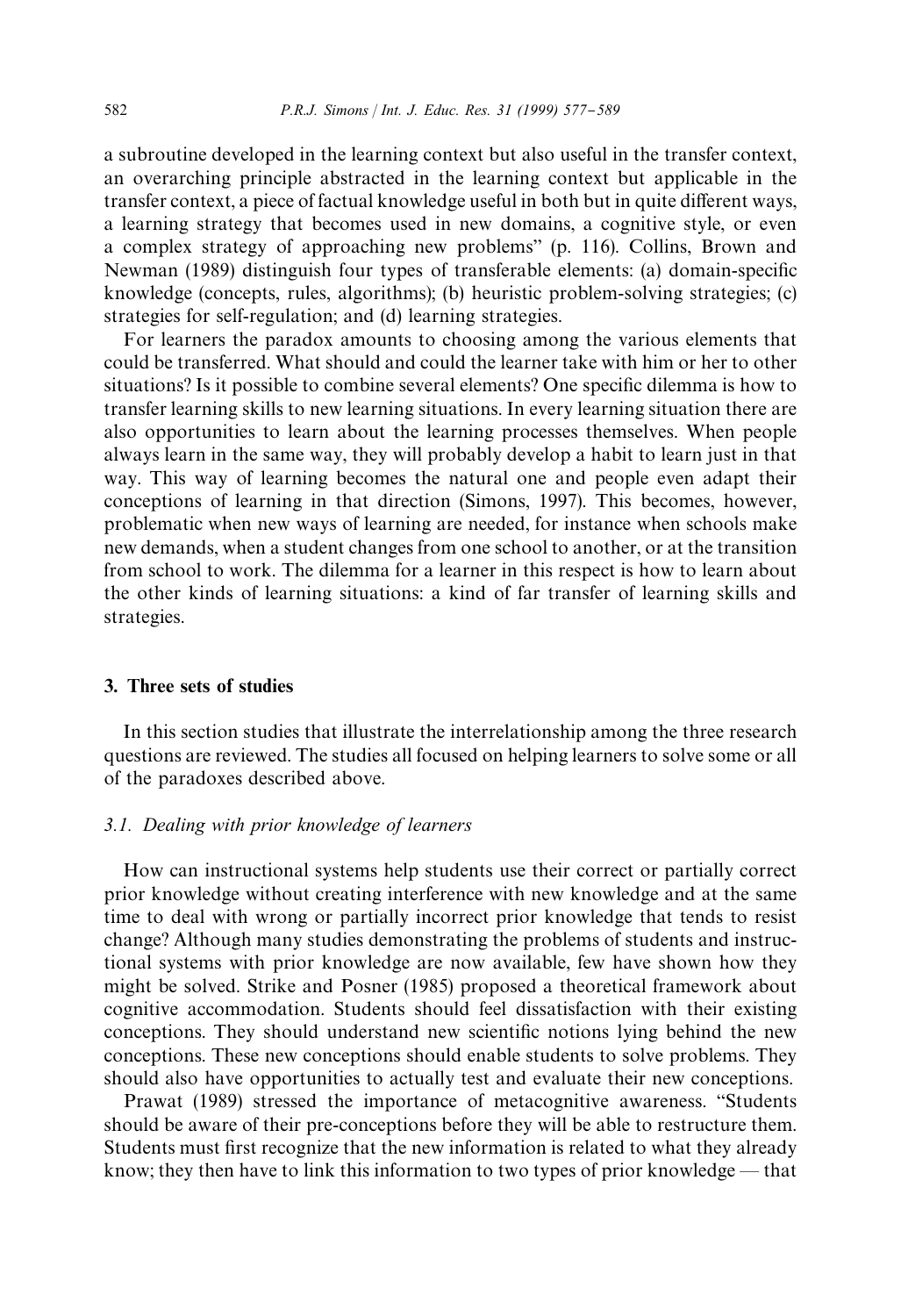which is consistent with the scientific notions and that which is incompatible with those notions. It is the latter connection that leads to the realization that their own ideas are not complete or satisfying explanations and that the scientific view is a more convincing and powerful alternative" (pp.  $12-13$ ). As Siegler (1983) showed, however, awareness is not enough: cognitive accommodation also implies acceptance. Students should find the new notions plausible. Nussbaum and Novick (1982) proposed the so-called "exposing events" that evoke students' pre-conceptions. Hewson and Hewson (1984) emphasized comparison and contrasting activities that students should use.

Inspired by these theories Ali (1990) and Biemans (Biemans & Simons, 1995,1996) created an instructional strategy (the CONTACT strategy) consisting of five steps. Students should be (1) helped in searching their own relevant pre-conceptions (through an exposing event); (2) stimulated to compare their pre-conceptions with the new information; (3) asked to formulate the new idea; (4) asked to apply the new conception in a concrete problem and (5) asked to evaluate the adequacy of the new conception in relation to step 4. Of course, this strategy helps to solve only a few of the problems of students mentioned above. It is a strategy that is especially useful in domains where there are many misconceptions to be corrected through instruction. Furthermore, it does not help students to solve the metacognitive problems mentioned, like becoming aware of the functions of the different kinds of prior knowledge, the critical role of misconceptions, and so on. Finally, it is a strategy that can only be applied when there is some knowledge about frequently occurring misconceptions.

In a series of studies Biemans (1997) showed that the CONTACT strategy significantly improved the learning of students of  $11-13$  years of age. Nine lessons about physical geography, including concepts such as equator, earth rotation, condensation, rain, atmospheric pressure, wind, and weather were presented by computers. Each lesson started with a concrete problem or question to be solved by the student in order to find his or her pre-conceptions (step 1). An example of such a question is "When Columbus set sail in 1492, the wind did not blow him straight to the equator. Instead he was blown to America with a curve to the right. Can you explain this?" Subjects had to choose from six alternatives and to give argumentation for their choices. The distracter answers represented misconceptions found in prior studies to be typical for students of this age level.

Next, the new information was presented. Students were asked to compare their old idea with the information presented (step 2). Then the original question (from step 1) was posed another time and students had to select the correct answer and to give an argumentation for it again (step 3). Following that, a new but similar concrete problem was presented which students had to solve with the newly acquired knowledge (step 4). Finally, students had to evaluate the new knowledge and compare the old and the new knowledge another time (step 5). If students gave the wrong answer in step 3, they were asked to re-read the information. For each of the five steps there was extra information available about its relevance (Why is it important?) and how to perform it. During some of the lessons the "why" and "how" information was presented to all students. In other lessons the students could consult this information whenever they wanted. The five steps were also visually illustrated by way of graphic metaphors.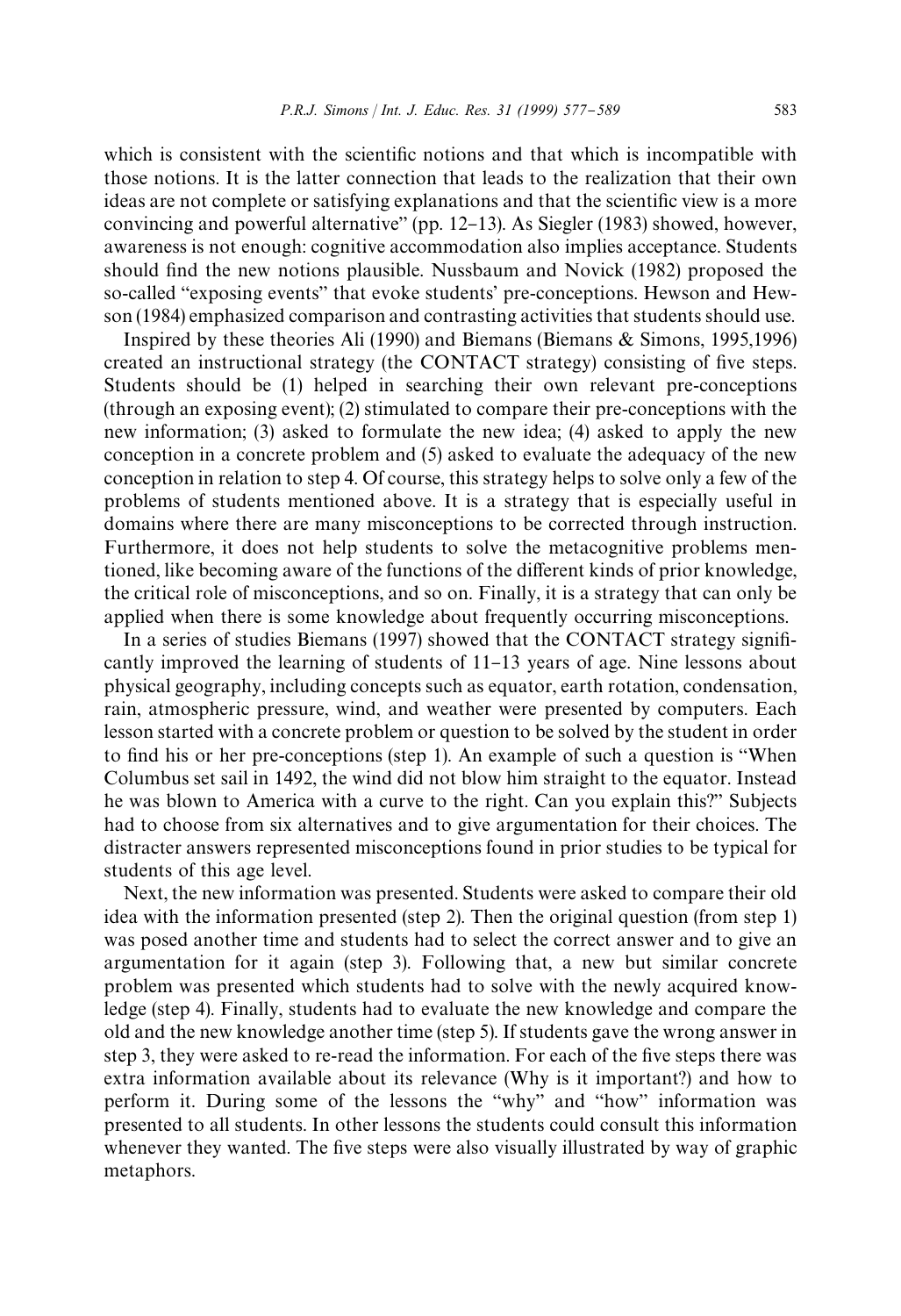The dependent variables consisted of multiple-choice tests. The immediate achievement test contained nine items (three reproduction, three insight and three problemsolving items). Two weeks after the last lesson was completed a retention test consisting of 18 reproduction, 18 insight and 18 problem solving items was administered. At the end of each lesson subjects also solved a concrete problem that was used in the beginning phase to elicit their pre-conceptions. The answers to these problems were called the "final idea". The full strategy of all steps was contrasted with a "before–after" condition where students only executed the first and the last step of the strategy and received no feedback or extra help and with a control condition.

In one study, the CONTACT strategy resulted in significantly higher scores on all the tests and subtests (i.e., reproduction, insight, application) than the before-after condition. In addition, the latter students performed significantly better than students in the control condition. The results of another suggested that it was possible to teach students to use the CONTACT strategy on their own. After a while, students were taught how to use the CONTACT steps independently. The help offered by the computer was scaffolded and faded out systematically and gradually. This study showed that a learning to learn approach resulted in better physical-geographical conceptions (final idea responses) and in higher learning performance on the multiple-choice tests than the regular CONTACT strategy. One may conclude from this study that it is possible to teach students to learn by themselves according to the principles of the CONTACT strategy.

#### *3.2. Learning now for later learning*

Ideally, learning environments do not only help students get involved in productive learning processes and achieve high learning results, but also prepare them for later learning (see, for example, Candy & Crebert, 1990). How can instructional systems help students to prepare for future learning situations? Teurlings (1993) conducted a study that demonstrates how to do this. Adult students learned in a series of lessons how to work with Wordperfect 5.1 (WP). In the control condition the lessons were organized like they normally are. In the experimental condition students learned not only to typewrite with  $WP$ , but also how to learn the rest of  $WP$  (to find their way in the computer) on their own. This was done using the following procedure.

First, there was a video demonstrating that learning WP is not a matter of physical skill acquisition (many students think that it is like learning to typewrite) but a matter of learning to think like the computer. Second, by drawing an analogy with a complex building students learn how to find their way in the computer: where to look at the screen; how to find out where one is in the program; what the basic structure of the program is. Third, students learned how to work with the various help functions (a minimal manual, on-line support). Fourth, the students were stimulated to experiment and to try out new things: nothing serious can happen as long as you do not make one or two mistakes (like format c:). Fifth, the actual skill training was brought back to the bare essentials to make time for the instruction in learning skills. This meant, for instance, that students only learned to underline text and that they were encouraged to learn similar procedures like making text bold on their own. The results suggested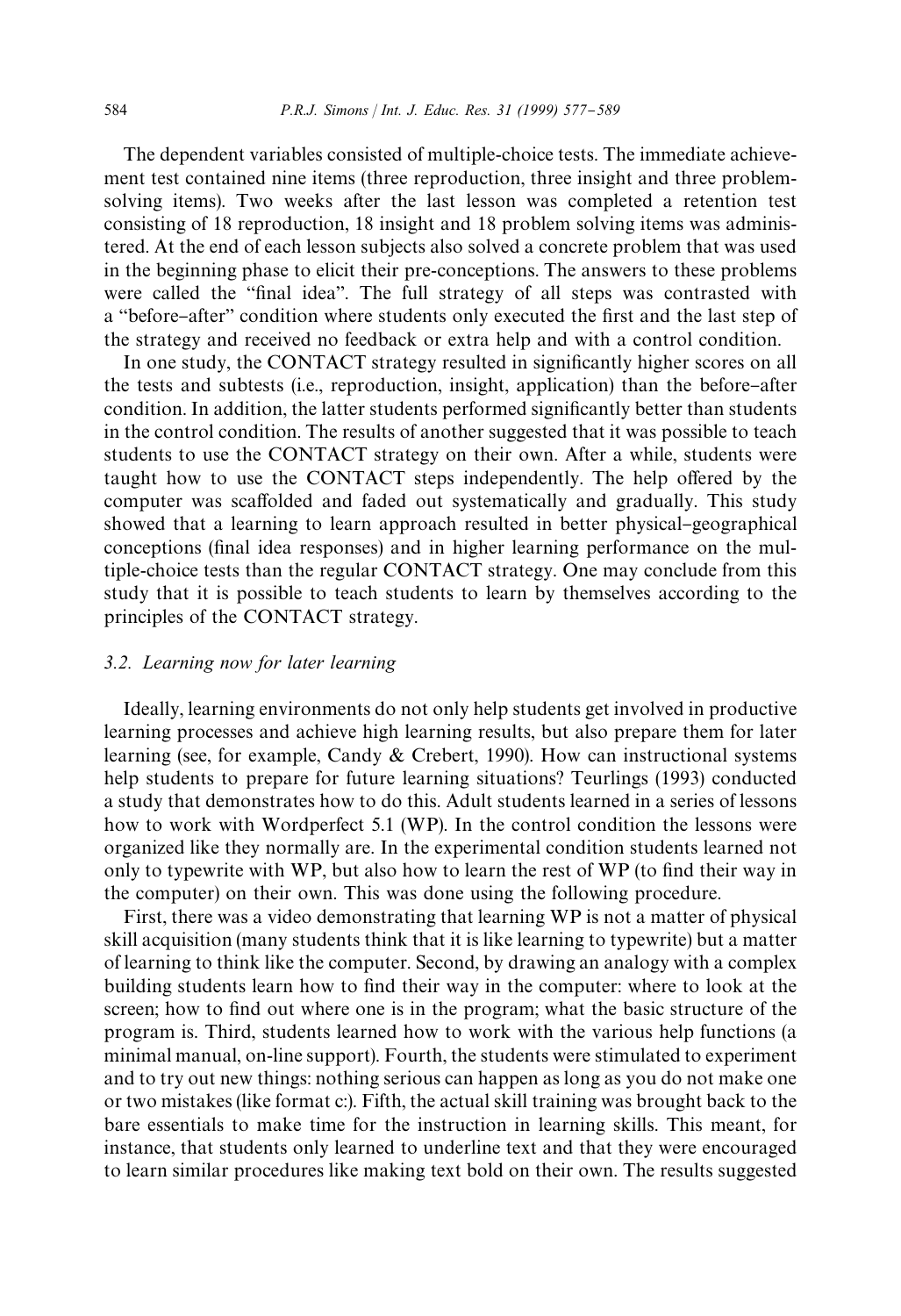that the students in the experimental condition not only learned more than those in the control condition, but, more importantly, were much faster and much more effective in learning a new part of WP on their own, both immediately after the training and six weeks later.

#### *3.3. Learning for transfer to work*

For this last section the underlying question is: how can instructional and workrelated environmental conditions be designed in such a way that learners are helped to solve the paradoxes they encounter? Several studies were carried out focusing on this transfer from training to work situations. Subjects were adults working in organizations. In the design, there are three ways to proceed: focusing on far transfer; focusing on near transfer and focusing on organizational measures (with respect to both far and near transfer). In order to promote far transfer learning environments can be designed to optimize the chance for transfer to occur from the training situation to several different "real life" situations.

In essence this is a question of improving the accessibility of memory representations. Simons (1990) has described the conditions found in the literature that increase the accessibility of information and skills in memory. Examples include:

- 1. Increasing the connectedness of the memory representation by making the relations between concepts more explicit or by confining the instruction to key concepts that are very central in the relational network;
- 2. Increasing the subjective relevance that people attach to the knowledge and skills to be learned by explanation of their utility or by giving the assignment to students to find out what the relevance is on their own;
- 3. Improving the binding of learning with varying contexts of work, for instance through on the job training or by using the practical experiences that workers can bring with them;
- 4. Increasing the metacognitive skills of workers by teaching them directly or by creating learning environments that call upon these kinds of skills;
- 5. Broadening the generality of knowledge and skills by giving opportunities for reflection or by offering a variety of practice; and
- 6. Organizing an affective climate directed at transfer (a "transfer culture", see Pea, 1987).

In the literature about transfer of training in industrial or work settings, however, the attention for near transfer prevails over the attention for far transfer. Broad and Newstrom (1992), Claas, Pouwer and Thijssen (1986) and Gaines-Robinson and Robinson (1989) reviewed the empirical studies done and concluded that, by way of example, the following principles should guide the design of instruction aimed predominantly at near transfer:

1. Explicit learning goals should be formulated, aiming either for near transfer or for far transfer;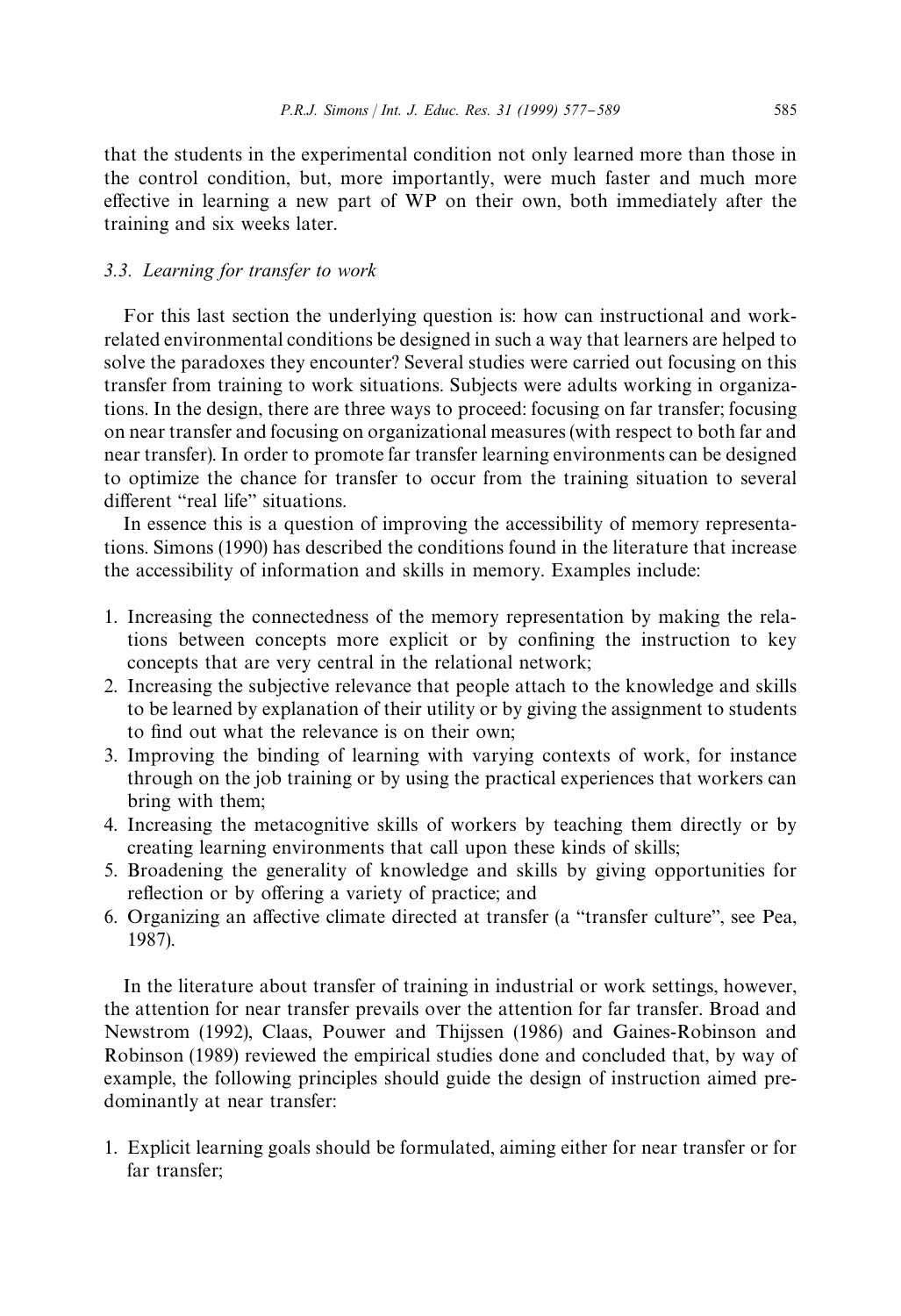- 2. These goals should follow from a needs-assessment and connect to professional practice;
- 3. The goals should be formulated as concretely as possible;
- 4. The goals should be tuned to the entering level of the learners and an adaptation to differences in entering level should be possible;
- 5. At the start of a course information should be given about the goals and the contents in order to correct incorrect expectations;
- 6. The choice of learning contents should be such that there is a connection with concrete or simulated work situations;
- 7. The criteria that will be used to judge learning performance should be clear; and
- 8. Learning performance should be evaluated and tested regularly. Then, feedback can be given about the progress and the existing gaps in knowledge can be determined.

Apart from these two kinds of transfer-promoting instructional designs, there are also transfer-promoting organizational designs (see, for instance, Baldwin & Ford, 1988; Claas et al., 1986). These are designs at the level of the organization that promotes transfer to the work situation. This means, on the one hand, that some of the (instructional) design elements are translated into activities of managers. On the other hand, there are special measures of the organization that can be taken before and after learning takes place and that help the process of transfer to the workplace. In essence, these activities fit into the "training for impact" approach developed by Gaines-Robinson and Robinson (1989). The main strategies of this approach can be summarized as follows:

- 1. At forehand, important decision-makers should commit themselves.
- 2. They should agree that the goals of the training are important for the organization and they should convince other relevant people that this is the case
- 3. Several people in the organization should control that the goals match real and important business needs.
- 4. An adequate selection of participants is important (having the required prior knowledge and being ready to learn).
- 5. A good support-system in the work environment is thought to be important (for instance exempting workers from their job when following a course and having someone take over their work).
- 6. After training, its effects should be made explicit: Both the direct learning results and the influence on the work behavior and on the organization as a whole.

Claas et al. (1986) reviewed the relevant literature and found empirical support for ten effective organizational elements. Examples include:

1. Gaps between the learning goals and organizational goals should be diagnosed and should lead to supplementing integration measures;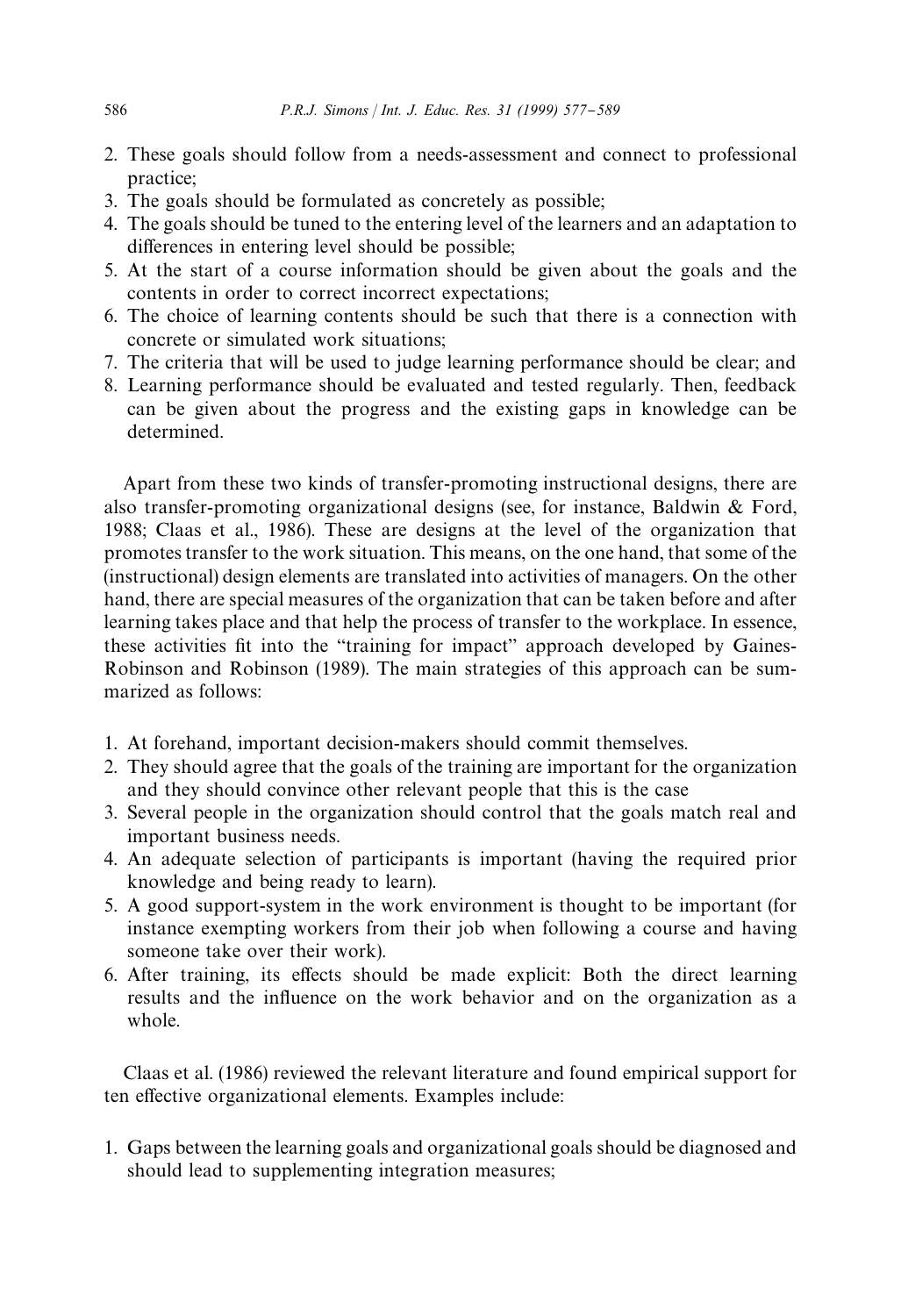- 2. There should be an "integration counselor" who creates and monitors the conditions for optimal integration;
- 3. The time span between the learning and the use in work environment should be as short as possible; and
- 4. The learner should get ample opportunities to use the learned knowledge and skills in the work environment.

In several studies the use in practice of the various instructional and organizational near and far transfer-promoting elements was investigated. The findings (for example, Geelen & Hendriks, 1998; Kerstens, 1990; Ter Heinen & Termote, 1990) showed that most of the possible transfer-promoting measures elements were not evident in daily practice. Elements of near transfer tend to dominate. Ter Heinen and Termote (1990)) showed that the extent to which transfer elements were in place was significantly correlated with the adequacy of application of theory in work-practice.

Lether  $(1997)$  studied the transfer effects of a course for insurance agents who had to become more employable. Telephone operators who previously sold home owners and automobile insurance had to learn how to sell travel insurance. In a training program they learned all about the contents of travel insurance. Furthermore, they learned strategies for cross-selling (how to seduce clients to buy other products than the ones they ask for) and how to be client-centered (how to act in accordance with the needs of the client). Most of the instructional design elements intended to promote transfer as described above were included in the training program. The organizational design elements, however, were not included at all.

There were two variants of the training. In the first, there was a regular classroom instruction. In the second, the "contact hours" with the teacher were minimal; students learned independently using a specially prepared self-instruction package. On an immediate post-test the self-instruction group outperformed the classroom group significantly. A simulated client (a so-called "mystery caller") phoned all participants to determine whether the telephone operators would try to do crossselling in unobserved practice. If they would not do this spontaneously, the simulated client would give hints like  $\lq$  I will soon take a holiday". If the operators still would not try to sell, the client would directly ask for the travel insurance. The results of this mystery calling were quite clear: almost none of the 43 operators offered travel insurances spontaneously. When prompted a small number of people offered an insurance themselves, but most of them connected the client to the travel insurance department. There was a small (but significant) difference in these transfer results in favor of the self-instruction group.

Instruction aimed at promoting transfer apparently did not result in a high degree of transfer either under the self-instruction or the classroom condition. The selfinstruction students, however, had slightly higher transfer "scores" than did those in the classroom group. Perhaps some of the organisational design elements should have been included in order to really help the insurance sellers to overcome the transfer paradoxes. Other causes of the low transfer might be that the workers felt insecure, that they did not like the phenomenon of cross-selling, or that they had to work under great time pressure.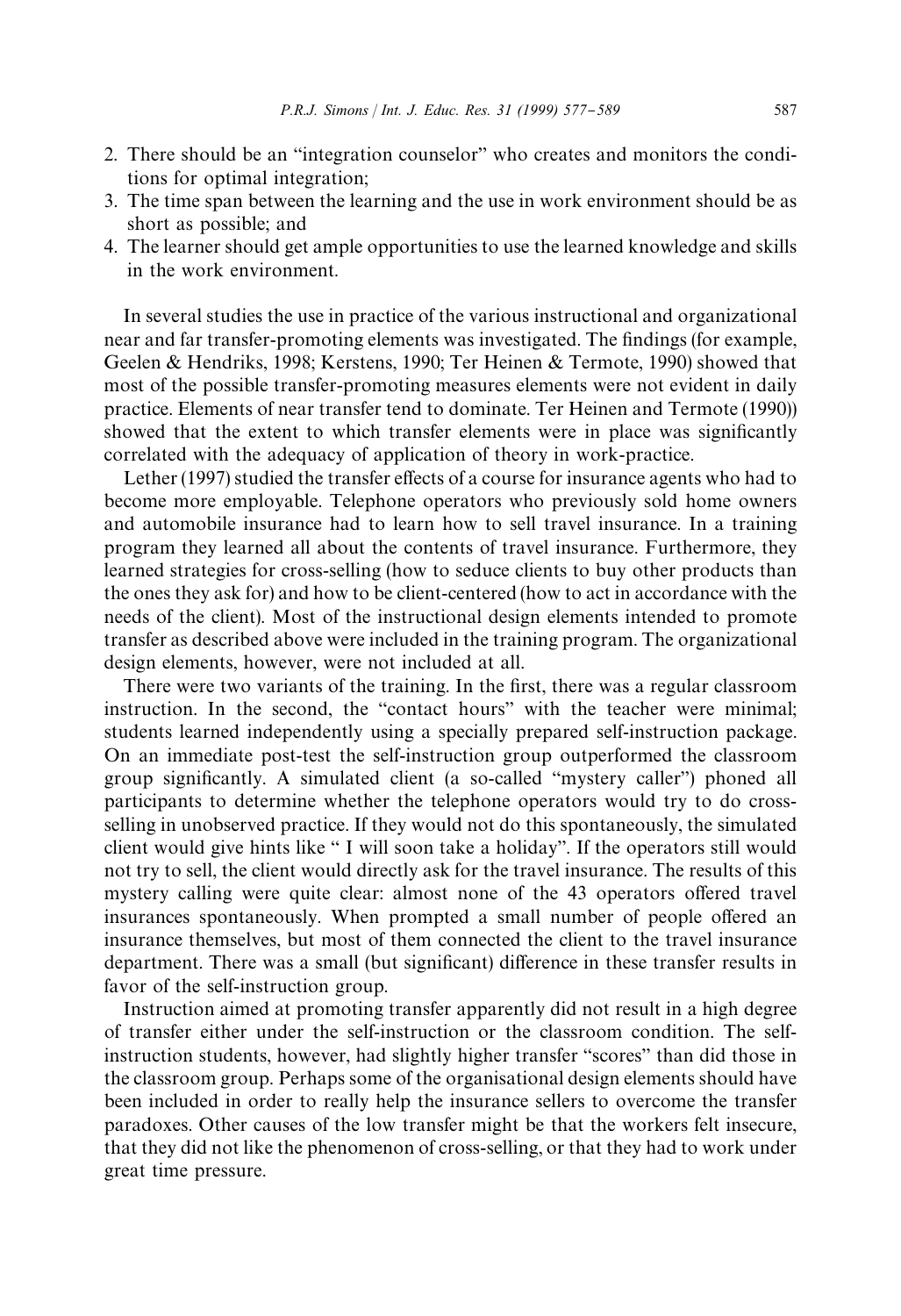# 4. Conclusions

There are three separate but interrelated transfer questions that have much in common. They all deal with the use of knowledge and skills learned in one situation in other situations, be they learning or work situations. In promoting transfer, it is useful to start from the learner's perspective. What are the paradoxes that learners encounter when they are moving toward transfer? In promoting transfer it is important to take these paradoxes into account and to try to help learners to find solutions or ways to deal with the contradictions inherent in them. The studies mentioned here showed how this can be done and that important effects can be reached. Transfer can be promoted in various settings if and when we have the learner's perspective as the focus. Young students can be helped to use their prior knowledge more actively and to overcome some of their pre-conceptions. Moreover, they can learn how to do this on their own. Adults can learn how to learn to transfer their knowledge and skills when a learning to learn approach is embedded into their regular training.

# References

- Ali, K. (1990). Instructiestrategieën voor het activeren van preconcepties. [Instructional strategies for the activation of prior knowledge.] *Dissertation*, Tilburg University.
- Bassok, M., & Holyoak, K. J. (1989). Interdomain transfer between isomorphic topics in algebra and physics. *Journal of Experimental Psychology: Learning, Memory and Cognition, 15, 153-166.*
- Baldwin, T. T., & Ford, J. K. (1988). Transfer of training: A review and directions for future research. *Personnel Psychology*, 41, 63-105.
- Biemans, H. (1997). Fostering activation of prior knowledge and conceptual change. *Dissertation*, University of Nijmegen.
- Biemans, H. J. A., & Simons, P. R. J. (1995). How to use preconceptions? The contact strategy dismantled. *European Journal of Psychology of Education, 10, 243-259.*
- Biemans, H. J. A., & Simons, P. R. J. (1996). A computer-assisted instructional strategy for promoting conceptual change. *Instructional Science*, 24, 157-176.
- Broad, M. L., & Newstrom, J. W. (1992). *Transfer of training. Action packaged strategies to ensure high payoff from training investments*. Reading: Addison-Wesley.
- Candy, P. C., & Crebert, R. G. (1990). Teaching now for learning later: The transfer of learning skills from the academy to the workplace. *Paper presented at the 8th Australian learning and language conference*. Brisbane, July.
- Claas, L. Pouwer, M., & Thijssen, J. G. L. (1986). Transfer in het kader van bedrijfsopleidingen. [Transfer in the context of industrial training.] In M. G. M. Geerdink et al. (Red.) *Wetensvaardigheden*. Den Haag: ROI/CIVOB.
- Collins, A., Brown, J. S., & Newman, S. E. (1989). Cognitive apprenticeship: Teaching the craft of reading, writing and mathematics. In L. B. Resnick, *Knowing, learning and instruction. Essays in honour of Robert* Glaser (pp. 453-494). Hillsdale: Erlbaum.
- Cormier, S. M., & Hagman, J. D. (1987). *Introduction*. In S. M. Cormier & J. D. Hagman *Transfer of learning; contemporary research and applications* (pp. 1–8). San Diego: Academic Press.
- De Jong, F. P. C. M., & Simons, P. R. J. (1990). Cognitive and metacognitive processes of self-regulated learning. In J. M. Pieters, P. R. J. Simons, & L. de Leeuw, *Research on computer-based instruction* (pp. 81-100). Lisse: Swets and Zeitlinger.
- Dochy, F. J. R. C. (1992). Assessment of prior knowledge as a determinant for future learning. *Doctoral Dissertation*. Heerlen: Open University.
- Eylon, B., & Linn, M. C. (1988). Learning and instruction: An examination of four research perspectives in science education. *Review of Educational Research*, 58, 251-301.